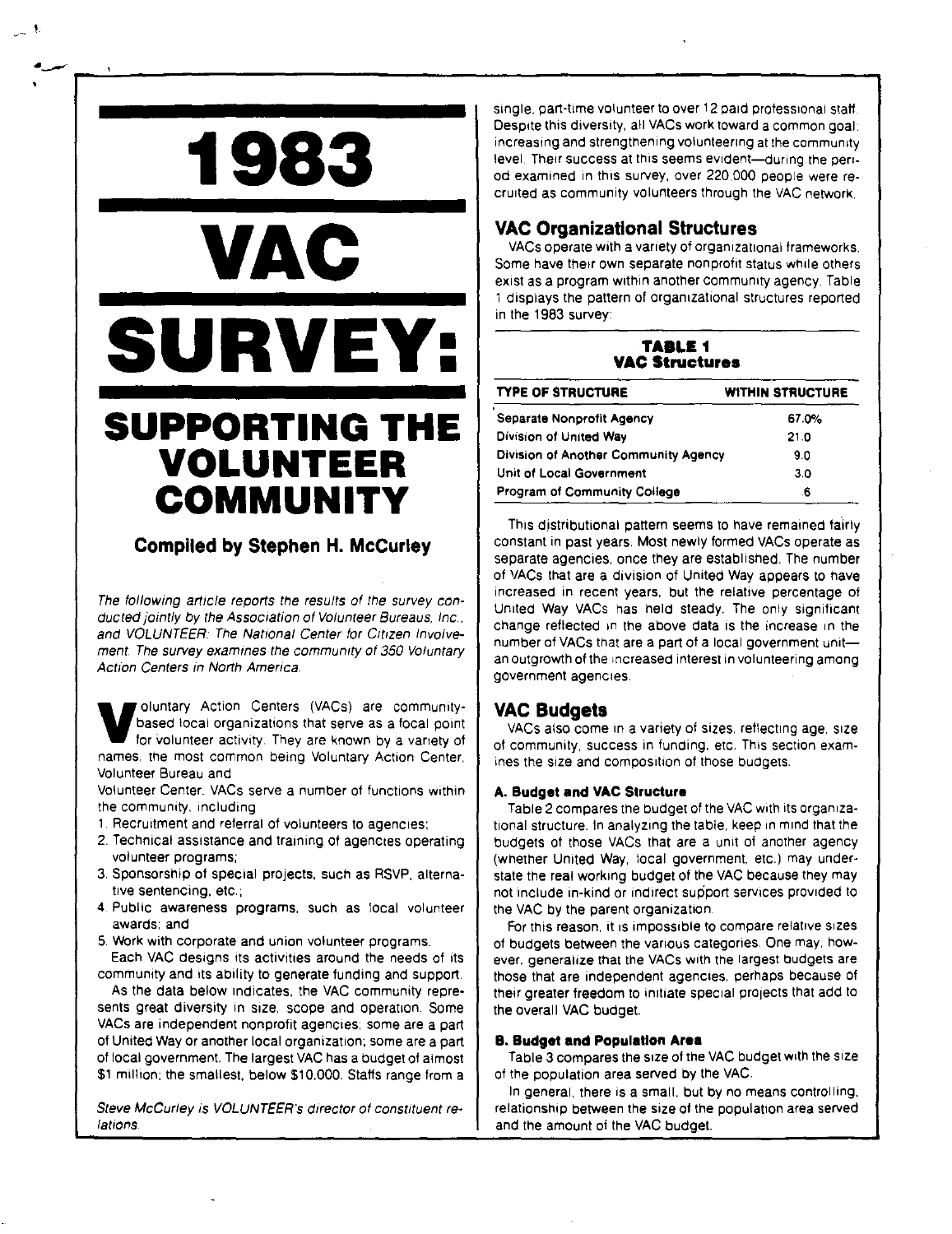| TABLE 2<br>VAC Budget Vs. VAC Structure |                       |                              |                                |                                                  |       |
|-----------------------------------------|-----------------------|------------------------------|--------------------------------|--------------------------------------------------|-------|
| <b>Budget</b>                           | Independent<br>Agency | Unit of<br><b>United Way</b> | Unit of<br><b>Local Agency</b> | Unit of<br>Local Govt.                           | Other |
| \$0-10,000                              |                       | 2                            |                                |                                                  |       |
| \$10-25,000                             | 22                    | 3                            | 5.                             |                                                  |       |
| \$25-50.000                             | 24                    | 11                           |                                |                                                  |       |
| \$50-75,000                             | 14                    | 5                            | 3                              |                                                  |       |
| \$75-100,000                            | 15                    | 4                            |                                |                                                  |       |
| \$100-150,000                           | 8                     | 4                            |                                |                                                  |       |
| \$150-250,000                           | 13                    | 3                            |                                |                                                  |       |
| \$250-500.000                           | 5                     |                              |                                |                                                  |       |
| $$500.000 +$                            |                       |                              |                                | Key: Numbers represent VACs in each sub-section. |       |

### **TABLE 3 VAC Budget Vs. Population Area**

| <b>BUDGET</b>   |          |            |             | <b>POPULATION</b> |               |               |
|-----------------|----------|------------|-------------|-------------------|---------------|---------------|
|                 | 0.25.000 | 25-100.000 | 100-250.000 | 250-500.000       | 500-1.000.000 | $1,000,000 +$ |
| \$0-10,000      |          | 5          |             |                   |               |               |
| \$10-25,000     |          | 17         | 10          |                   |               |               |
| \$25-50.000     |          | 10         | 9           | 16                |               |               |
| \$50-75.000     |          | 3          | 8           | 6                 |               |               |
| \$75-100.000    |          | 5          | 4           |                   |               |               |
| \$100-150.000   |          |            |             |                   |               |               |
| \$150-250,000   |          |            |             | 4                 |               | 6             |
| \$250-500,000 * |          |            |             |                   |               |               |
| $$500.000 +$    |          |            |             |                   |               |               |

#### **C. Sources of VAC Funding**

VACs receive funding from a large variety at sources Over 25 different types of funding sources were reported in the survey. In general, the most common sources of VAC funding are snown 1n Table 4

#### **TABLE4 Sources of VAC Funding**

| <b>SOURCE</b>                   | % OF VACS RECEIVING<br><b>FUNDING FROM SOURCE</b> |  |
|---------------------------------|---------------------------------------------------|--|
| United Way                      | 87%                                               |  |
| Special Events                  | 37                                                |  |
| <b>Local Government</b>         | 36                                                |  |
| Individual Donations            | 36                                                |  |
| <b>Federal Government</b>       | 28                                                |  |
| <b>Training/Consulting Fees</b> | 26                                                |  |
| <b>Corporate Donations</b>      | 21                                                |  |
| <b>State Government</b>         | 17                                                |  |
| Memberships                     | 15                                                |  |
| Agency Fees                     | 11                                                |  |

The order of importance of funding sources vanes somewhat when examined in the context of which sources contribute the largest *amounts* to a VAC that receives funding from that source. Viewed In this manner. United Way still heads the 11st. but Is fol!owed closely by grants and contracts from local government. Those VACs that do have funding support from local government tend to receive a large portion of their budget from this source. The next three places In order of relative amount of funding are field by federal government grants and contracts (primarily from the Department of Health and Human Services or ACTION). state government grants and contracts, and foundation grants. Training and consulting fees, which contribute to the budget of 26% of the VACs. only provide a very minor portion of the budget of any of the VACs who receive them

There is a clear trend toward diversification of VAC funding The Los Angeles VAC provides one of the best examples of this-it receives funding from 11 different source areas. none of which contributes more than 31 % of its overall budget.

Diversification has meant a move away from total reliance on United Way support. Of the VACs who are United Waysupported agencies. only 13% receive 100% of their funding

 $\overline{\phantom{a}}$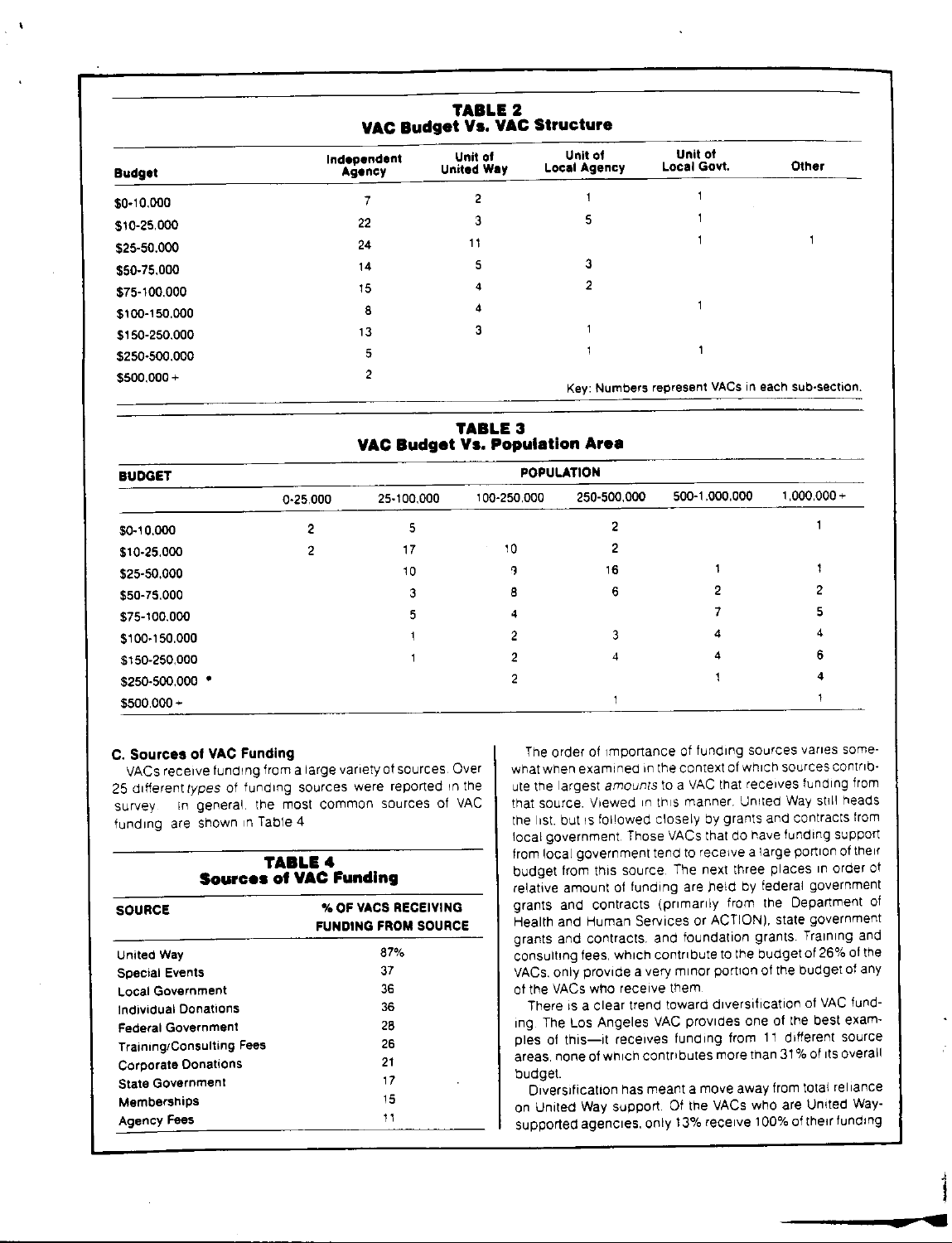| <b>TABLE 5</b><br><b>Five-Year Funding Patterns</b> |                       |                              |                                |                                        |       |
|-----------------------------------------------------|-----------------------|------------------------------|--------------------------------|----------------------------------------|-------|
| <b>PATTERN</b>                                      | Independent<br>Agency | Unit of<br><b>United Way</b> | Unit of<br><b>Local Agency</b> | Unit of<br>Local Govt.                 | Other |
| Increase                                            | 73                    | 21                           | 6                              | 2                                      |       |
| Decrease                                            | 11                    |                              | з                              | 2                                      |       |
| Same                                                | 10                    | 11                           |                                |                                        |       |
| Up & Down                                           | 6                     | 4                            |                                |                                        |       |
|                                                     |                       |                              |                                | KEY. Figures represent number of VACs. |       |

from United Way. Of the VACs who are divisions of United Way, only 41% receive all of their funding from United Way.

#### **D. Trends fn Funding**

Most VACs reported favorable trends In funding. Table 5 indicates the trend 1n the size of VAC budgets over the past five years.

Overall. 68% of responding VACs reported an increase in budget over the past five-year period. and only 11 % reported a general decrease.

### **Recruitment of Volunteers**

Recruitment and referral of volunteers are regarded as their primary task by the majority of VACs. The 155 VACs who provided recruitment totals reported involving over 221,000 volunteers within a 12-month period. VACs generally are quite successful at locating a placement for a volun• teer-the average percentage of those referred who were eventually placed with an agency was 73.8%

Only 40% of VACs require a written contract or agreement with an agency before referring volunteers. Many VACs indicated a desire for a written agreement. but cited agency opposition as an insurmountable barrier. The overwhelming majority of VACs reported a total inability to get agencies to report back total hours of time donated by VAC-referred volunteers

Table 6 indicates the most popular methods of recruitment util12ed by VACs.

#### **TABLE& "Best" Recruitment Method**

| <b>METHOD</b>                        | % OF VACS<br><b>CITING AS "BEST"</b> |
|--------------------------------------|--------------------------------------|
| Newspaper Column                     | 78%                                  |
| <b>Contact with Volunteer Groups</b> | 6                                    |
| TV Ads or PSAs                       | 5                                    |
| Skillsbank                           | 2                                    |
| Volunteer Fair                       | 2                                    |
| <b>Radio Ads or PSAs</b>             | 2                                    |
| Word of Mouth                        |                                      |
| <b>Yellow Pages</b>                  |                                      |
| Speakers' Bureau                     |                                      |
| <b>Volunteer Opportunities Book</b>  |                                      |

Most VACs utilize a variety of the above techniques. The maiority of the VACs have some restrictions on referral of volunteers to requesting organizations. Slightly over 87% of those responding had at least one restriction. Of those who did impose restrictions, the type and pattern of the restriction are shown in Table 7.

#### **TABLE 7 Restrictions on Referrals**

| <b>RESTRICTED CATEGORY</b>      | % VACS WITH RESTRICTION |
|---------------------------------|-------------------------|
| <b>For-Profit Organizations</b> | 84                      |
| <b>Political Groups</b>         | 66                      |
| <b>Fundraising Purposes</b>     | 46                      |
| Religious Organizations         | 17                      |
| Individuals                     | 4                       |
| <b>Membership Campaigns</b>     |                         |

Of those VACs who do not refer volunteers to for-profit organizations, most made an exception for hospitals and nursing homes or where the work to be done involved direct services to clients. Several of those who did not refer fundraising volunteers made an exception if the fundraising was related to the United Way campaign.

Other restrictions cited by respondents included a barrrer on referrals in situations involving displacement of paid workers, positions requiring a volunteer to undertake driving, and to agencies that did not have a volunteer coordinator. Although not directly stated, it is likely that most VACs. follow the guidelines cited by the Houston VAC only to refer volunteers in instances that are "non-partisan, non-discriminatory. rewarding, meaningful and effectively supervised."

Most VACs reported a favorable trend in the willingness of the population to volunteer 62% of VACs reported an opinion that the willingness to volunteer was up during the past 12-month period. 8% reported the trend was down. 29% reported the willingness as the same as usual. and 2% saw. no pattern.

### **Hours of Operation**

It is interesting to note that most VACs reported ease in volunteer recruitment. They seem to be able to recruit adequate numbers of volunteers while violating one of the primary tenets that they preach to agencies Be easily accessible to volunteers. The overwhelming majority of VACS only are open for operation during weekdays and during regular business hours. Out of 167 VACs who reported their hours of operation, only 7 VACs reported being open at least one night per **week.** and only 2 reported being open on Saturday A small number of VACs (14) reported that they were open after regular hours by appointment or in special cases. A